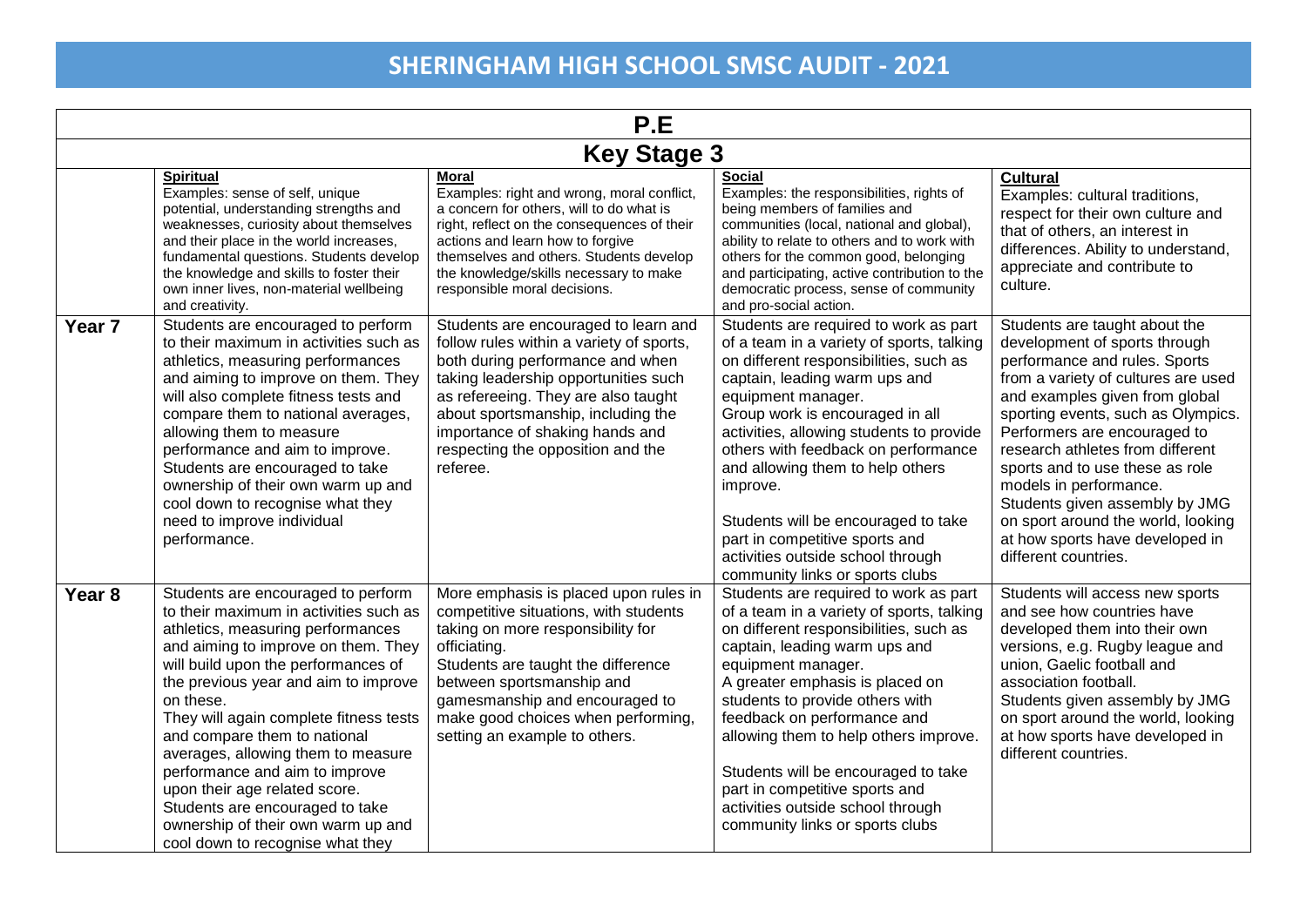|         | need to improve individual<br>performance                                                                                                                                                                                                                                                                                                                                                                                                                              |                                                                                                                                                                                                                                                                                                                                                                                                                |                                                                                                                                                                                                                                                                                                                                                                                                                                                                                                                |                                                                                                                                                                                                                                                                                                                                                                                                                                                                    |
|---------|------------------------------------------------------------------------------------------------------------------------------------------------------------------------------------------------------------------------------------------------------------------------------------------------------------------------------------------------------------------------------------------------------------------------------------------------------------------------|----------------------------------------------------------------------------------------------------------------------------------------------------------------------------------------------------------------------------------------------------------------------------------------------------------------------------------------------------------------------------------------------------------------|----------------------------------------------------------------------------------------------------------------------------------------------------------------------------------------------------------------------------------------------------------------------------------------------------------------------------------------------------------------------------------------------------------------------------------------------------------------------------------------------------------------|--------------------------------------------------------------------------------------------------------------------------------------------------------------------------------------------------------------------------------------------------------------------------------------------------------------------------------------------------------------------------------------------------------------------------------------------------------------------|
|         |                                                                                                                                                                                                                                                                                                                                                                                                                                                                        | <b>Key Stage 4</b>                                                                                                                                                                                                                                                                                                                                                                                             |                                                                                                                                                                                                                                                                                                                                                                                                                                                                                                                |                                                                                                                                                                                                                                                                                                                                                                                                                                                                    |
|         | <b>Spiritual</b><br>Examples: sense of self, unique<br>potential, understanding strengths and<br>weaknesses, curiosity about themselves<br>and their place in the world increases,<br>fundamental questions. They develop the<br>knowledge and skills to foster their own<br>inner lives, non-material wellbeing and<br>creativity.                                                                                                                                    | <b>Moral</b><br>Examples: right and wrong, moral conflict,<br>a concern for others, will to do what is<br>right, reflect on the consequences of their<br>actions and learn how to forgive<br>themselves and others. They develop the<br>knowledge/skills necessary to make<br>responsible moral decisions.                                                                                                     | <b>Social</b><br>Examples: the responsibilities, rights of<br>being members of families and<br>communities (local, national and global),<br>ability to relate to others and to work with<br>others for the common good, belonging<br>and participating, active contribution to the<br>democratic process, sense of community<br>and pro-social action.                                                                                                                                                         | <b>Cultural</b><br>Examples: cultural traditions,<br>respect for their own culture and<br>that of others, an interest in<br>differences. Ability to understand,<br>appreciate and contribute to<br>culture.                                                                                                                                                                                                                                                        |
| Year 9  | Students will study reasons for<br>participation and consider their own<br>reasons and barriers to taking part in<br>sport.<br>They will measure their own<br>performances in a variety of practical<br>fitness tests and set SMART goals in<br>order to improve across the year.<br>They will take part in extra-curricular<br>activities, both competitive and non,<br>in order to provide them with an<br>understanding of their own ability<br>compared to others. | Students will study Ethical issues in<br>sport, ranging from the differences<br>between sportsmanship,<br>gamesmanship and deviance, to drug<br>taking in sport. Case studies are<br>completed on athletes who have been<br>caught cheating and their punishments<br>discussed and debated.<br>Transgender athletes are also<br>considered and a debate into the<br>recent testosterone bans is<br>researched. | Students will consider the barriers to<br>participation across the community in<br>which they live, as well as nationally<br>and internationally. Different religions<br>and cultures are examined as well as<br>a variety of minority groups.<br>Students will be encouraged to take<br>part in competitive sports and<br>activities outside school through<br>community links or sports clubs                                                                                                                | Students will research athletes and<br>sports from across the globe,<br>considering what impact these<br>have on everyday life in that<br>country and how performers are<br>affected by where they live/ come<br>from. Sports from a variety of<br>cultures will be played and<br>performed as well as watched and<br>analysed.<br>Students given assembly by JMG<br>on sport around the world, looking<br>at how sports have developed in<br>different countries. |
| Year 10 | Students will complete a physical<br>profile, including a variety of tests<br>which will highlight strengths and<br>weaknesses in fitness and<br>performance. These will form part of<br>an evaluation and analysis of<br>performance in a sport, allowing<br>individuals to set goals and devise<br>plans of how to improve.                                                                                                                                          | A major focus is placed on students<br>understanding, recognition and<br>application of rules. Students will be<br>expected to officiate a variety of sports<br>and activities, gaining an<br>understanding and respect for each<br>sport.                                                                                                                                                                     | Students will study sports psychology,<br>gaining an understanding of how<br>sports people prepare for competition<br>and how individuals vary dependant<br>on sport and situation. Students are<br>encouraged to analyse the<br>performances of others in group work,<br>allowing them to gain an<br>understanding of elements of sport<br>such as coaching.<br>Students will be encouraged to take<br>part in competitive sports and<br>activities outside school through<br>community links or sports clubs | Traditions from a variety of<br>countries are studied, e.g. the<br>Haka in New Zealand, with<br>students understanding the<br>importance of these to the country<br>and how this impacts on sport.<br>They are encouraged to work in<br>clubs and teams, helping others to<br>understand the background of the<br>sport and working with younger<br>performers to develop an<br>appreciation for the role coaches<br>can play in helping younger<br>athletes.      |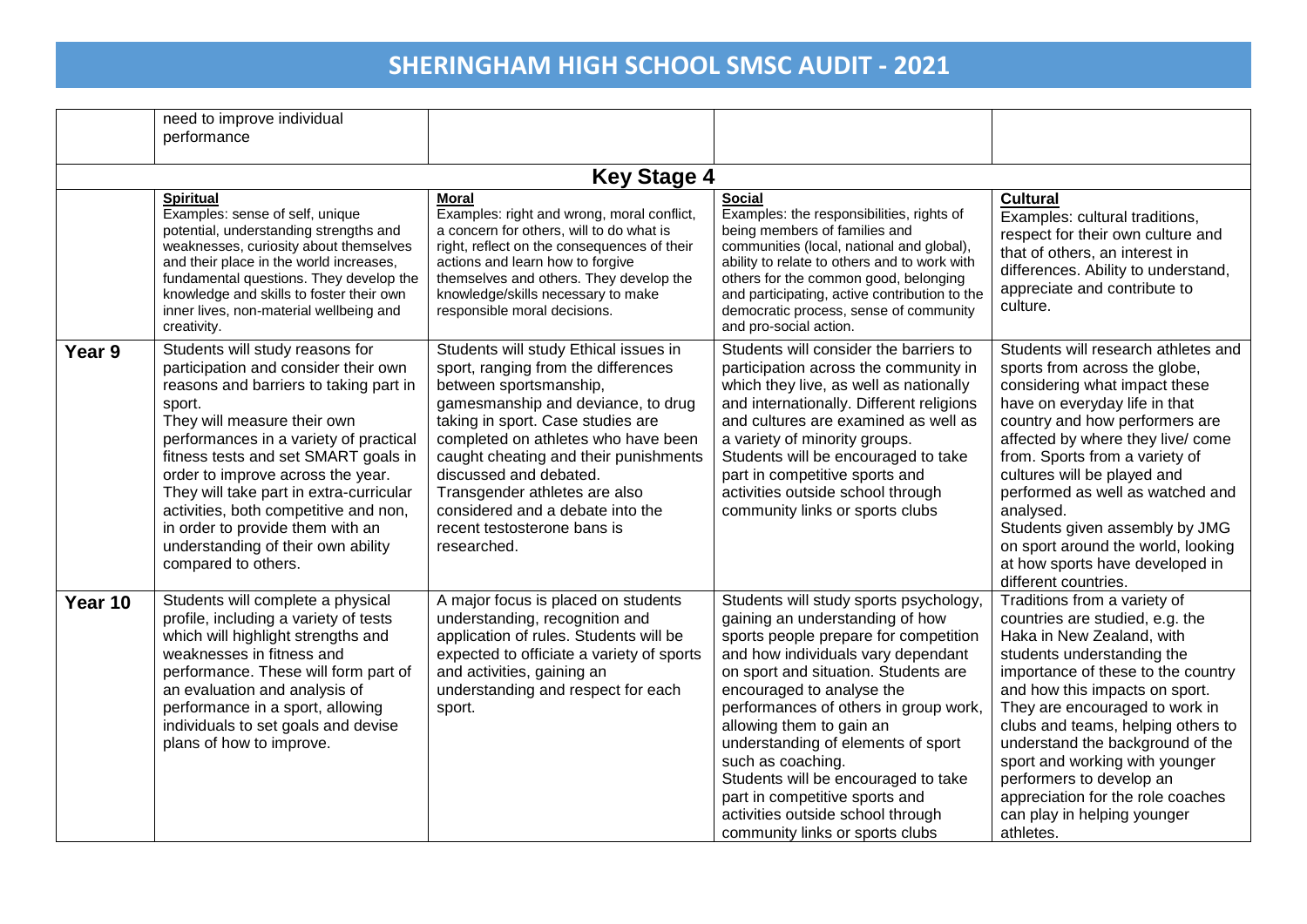| Year 11 | Students will identify areas of<br>strength and weakness in<br>performance, allowing them to<br>design specific training programmes<br>in order to improve.<br>Each performance is reviewed and<br>recorded, giving students a chance<br>to analyse their performance and set<br>targets as they move towards<br>assessment.                                                                                                                                   | A major focus is placed on students<br>understanding, recognition and<br>application of rules. Students will be<br>expected to officiate a variety of sports<br>and activities, gaining an<br>understanding and respect for each<br>sport.                                                                                                                   | Students will be performing in the<br>local community, in competitive<br>situations as well as training with<br>others. They are encouraged to work<br>with age groups older than<br>themselves, to gain a sense of<br>sporting opportunities available once<br>they leave school.                                                                     | Students given assembly by JMG<br>on sport around the world, looking<br>at how sports have developed in<br>different countries.<br>Students are encouraged to work<br>alongside others of a variety of<br>ages to understand the differences<br>in performance and expectations.<br>Students will go into primary<br>settings, working with younger<br>students to develop their<br>understanding of sports.<br>Students given assembly by JMG<br>on sport around the world, looking<br>at how sports have developed in<br>different countries. |
|---------|----------------------------------------------------------------------------------------------------------------------------------------------------------------------------------------------------------------------------------------------------------------------------------------------------------------------------------------------------------------------------------------------------------------------------------------------------------------|--------------------------------------------------------------------------------------------------------------------------------------------------------------------------------------------------------------------------------------------------------------------------------------------------------------------------------------------------------------|--------------------------------------------------------------------------------------------------------------------------------------------------------------------------------------------------------------------------------------------------------------------------------------------------------------------------------------------------------|-------------------------------------------------------------------------------------------------------------------------------------------------------------------------------------------------------------------------------------------------------------------------------------------------------------------------------------------------------------------------------------------------------------------------------------------------------------------------------------------------------------------------------------------------|
|         |                                                                                                                                                                                                                                                                                                                                                                                                                                                                | <b>Key Stage 5</b>                                                                                                                                                                                                                                                                                                                                           |                                                                                                                                                                                                                                                                                                                                                        |                                                                                                                                                                                                                                                                                                                                                                                                                                                                                                                                                 |
|         | <b>Spiritual</b><br>Examples: sense of self, unique<br>potential, understanding strengths and<br>weaknesses, curiosity about themselves<br>and their place in the world increases,<br>fundamental questions. They develop the<br>knowledge and skills to foster their own<br>inner lives, non-material wellbeing and<br>creativity.                                                                                                                            | <b>Moral</b><br>Examples: right and wrong, moral conflict,<br>a concern for others, will to do what is<br>right, reflect on the consequences of their<br>actions and learn how to forgive<br>themselves and others. They develop the<br>knowledge/skills necessary to make<br>responsible moral decisions.                                                   | <b>Social</b><br>Examples: the responsibilities, rights of<br>being members of families and<br>communities (local, national and global),<br>ability to relate to others and to work with<br>others for the common good, belonging<br>and participating, active contribution to the<br>democratic process, sense of community<br>and pro-social action. | <b>Cultural</b><br>Examples: cultural traditions,<br>respect for their own culture and<br>that of others, an interest in<br>differences. Ability to understand,<br>appreciate and contribute to<br>culture.                                                                                                                                                                                                                                                                                                                                     |
| Year 12 | Students will identify areas of<br>strength and weakness in<br>performance, allowing them to<br>design specific training programmes<br>in order to improve.<br>They will also analyse the<br>performances of a peer and provide<br>feedback to them, allowing them to<br>help others improve.<br>Each performance is reviewed and<br>recorded, giving students a chance<br>to analyse their performance and set<br>targets as they move towards<br>assessment. | Students will study Ethical issues in<br>sport, ranging from the differences<br>between sportsmanship,<br>gamesmanship and deviance, to drug<br>taking in sport. Students will look at<br>the work of David Walsh into the<br>Lance Armstrong drug scandal and<br>gain an understanding of the impact<br>on the athlete and the overall sporting<br>context. | Students are encouraged to work with<br>teams from the main school, running<br>clubs and extra-curricular activities for<br>them. Trips are added to allow<br>students to work as part of a team.<br>Students will be encouraged to take<br>part in competitive sports and<br>activities outside school through<br>community links or sports clubs     | Sport and society is a major theme<br>of year 12 and 13, with students<br>studying the development of sport<br>from pre-industrial times through to<br>modern day. A focus is placed on<br>the U.K with an understanding of<br>how society is linked to sport.                                                                                                                                                                                                                                                                                  |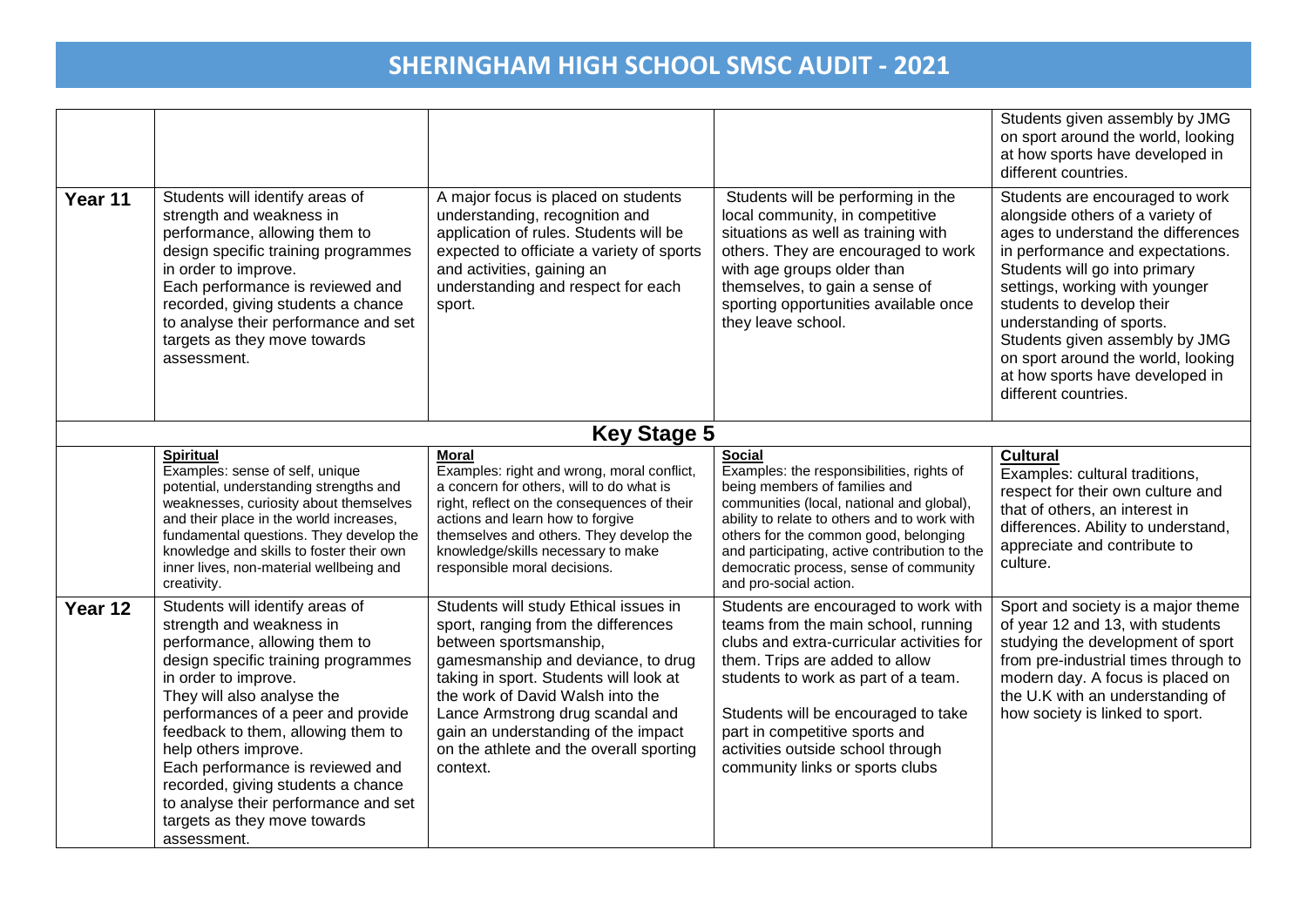| Year 13 | Students will identify areas of<br>strength and weakness in<br>performance, allowing them to<br>design specific training programmes<br>in order to improve.<br>They will also analyse the<br>performances of a peer and provide<br>feedback to them, allowing them to<br>help others improve.<br>Each performance is reviewed and<br>recorded, giving students a chance<br>to analyse their performance and set<br>targets as they move towards<br>assessment. | Students will study the rules of sport in<br>depth, considering the impact these<br>have on their focus sports as well as<br>across the wider sporting world.<br>Students will be encouraged to work<br>with younger performers acting as role<br>models.                                                                                                                      | Students are encouraged to work with<br>teams from the main school, running<br>clubs and extra-curricular activities for<br>them. Trips are added to allow<br>students to work as part of a team.<br>Students will be encouraged to take<br>part in competitive sports and<br>activities outside school through<br>community links or sports clubs     | Sport and society is a major theme<br>of year 12 and 13, with students<br>studying the development of sport<br>from pre-industrial times through to<br>modern day. A focus is placed on<br>the U.K with an understanding of<br>how society is linked to sport.       |  |  |
|---------|----------------------------------------------------------------------------------------------------------------------------------------------------------------------------------------------------------------------------------------------------------------------------------------------------------------------------------------------------------------------------------------------------------------------------------------------------------------|--------------------------------------------------------------------------------------------------------------------------------------------------------------------------------------------------------------------------------------------------------------------------------------------------------------------------------------------------------------------------------|--------------------------------------------------------------------------------------------------------------------------------------------------------------------------------------------------------------------------------------------------------------------------------------------------------------------------------------------------------|----------------------------------------------------------------------------------------------------------------------------------------------------------------------------------------------------------------------------------------------------------------------|--|--|
|         | <b>Possible areas for development</b>                                                                                                                                                                                                                                                                                                                                                                                                                          |                                                                                                                                                                                                                                                                                                                                                                                |                                                                                                                                                                                                                                                                                                                                                        |                                                                                                                                                                                                                                                                      |  |  |
|         | <b>Spiritual</b><br>Examples: sense of self, unique<br>potential, understanding strengths and<br>weaknesses, curiosity about themselves<br>and their place in the world increases,<br>fundamental questions. They develop the<br>knowledge and skills to foster their own<br>inner lives, non-material wellbeing and<br>creativity.                                                                                                                            | <b>Moral</b><br>Examples: right and wrong, moral conflict,<br>a concern for others, will to do what is<br>right, reflect on the consequences of their<br>actions and learn how to forgive<br>themselves and others. They develop the<br>knowledge/skills necessary to make<br>responsible moral decisions.                                                                     | <b>Social</b><br>Examples: the responsibilities, rights of<br>being members of families and<br>communities (local, national and global),<br>ability to relate to others and to work with<br>others for the common good, belonging<br>and participating, active contribution to the<br>democratic process, sense of community<br>and pro-social action. | <b>Cultural</b><br>Examples: cultural traditions,<br>respect for their own culture and<br>that of others, an interest in<br>differences. Ability to understand,<br>appreciate and contribute to<br>culture.                                                          |  |  |
|         | Add more opportunities for students<br>to see how they may develop their<br>performances in local the local area<br>by working more closely with local<br>facilities 2021 update: Following<br>Covid protocols this has not been<br>possible, however the opening of<br>'The Reef' may lead to new<br>opportunities in 2021/22, meeting<br>with Karl Read to be planned to<br>facilitate this.                                                                 | Add opportunities for students to<br>complete qualifications from governing<br>bodies in officiating. 2021 update:<br>Following Covid protocols this has not<br>been possible, discussions will be held<br>with Synergy HOD's to help plan for<br>this, as well as any possible input from<br>NNSSP in the coming year. Netball<br>award planned for 2022 as a start<br>point. | Add more practical opportunities<br>which are non-competitive, building a<br>sense of community in sport rather<br>than competition $-2021$ update: This<br>is a major push for the North Norfolk<br>SSP with events planned in 2021/22<br>to encourage participation and the<br>recovery from Covid regulations on<br>sport.                          | Add a wider variety of sports to<br>participate in from other countries,<br>e.g. Khabbadi, Hurling etc.<br>2021 update: Lead assembly<br>based on 'It's Coming Home' -<br>look at different countries and<br>which sports they would consider<br>to be 'coming home' |  |  |

| <b>ACTIVITIES ON SMSC DAYS</b> |                                                  |                                               |                                               |                                    |
|--------------------------------|--------------------------------------------------|-----------------------------------------------|-----------------------------------------------|------------------------------------|
|                                | <b>Spiritual</b> Examples: sense of self, unique | <b>Moral</b> Examples: right and wrong, moral | <b>Social</b> Examples: the responsibilities, | <b>Cultural</b> Examples: cultural |
|                                | potential, understanding strengths and           | conflict, a concern for others, will to do    | rights of being members of families and       | traditions, respect for their own  |
|                                | weaknesses, curiosity about themselves           | what is right, reflect on the consequences    | communities (local, national and global),     | culture and that of others, an     |